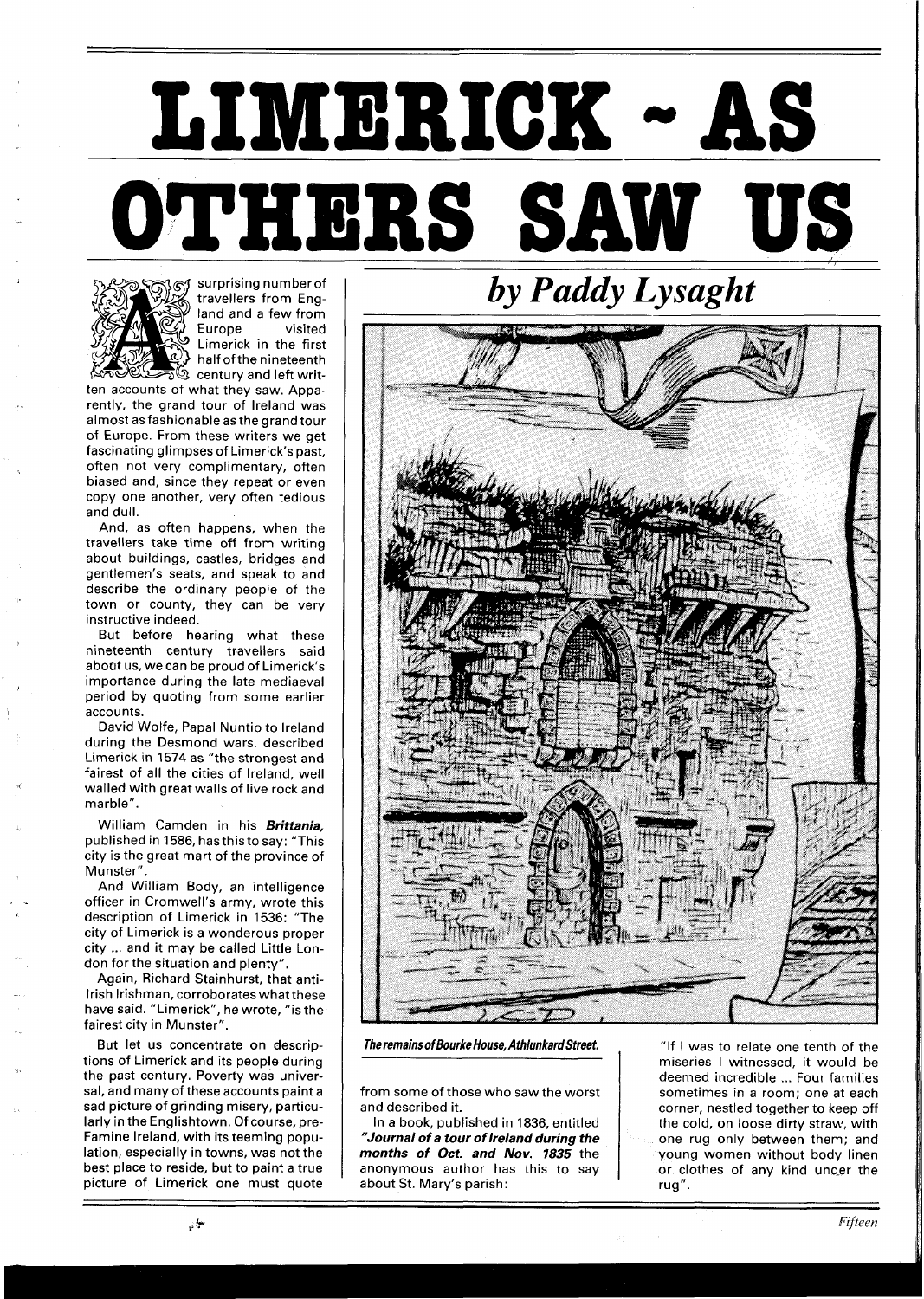A harrowing account, yet many travellers have described similiar or even worse situations, for it was pre-Famine Ireland, a dark period in our city's story.

But all was not darkness and gloom. For instance, the beauty of the women of Limerick seems to have been noted by many travellers. Take this from **Heath's Picturesque Annual for 1838:** 

"I must notice the reputation for female beauty enjoyed by Limerick for at least two centuries. I have no hesitation in saying that I think the reputation is justly enjoyed. I saw a much greater number of beautiful faces, in proportion to the size of the population of the town, than is usual; and even in the shops I think the average is very high indeed".

Or this from John Bernard Trotters **Walks Through lreland in 1812:** 

"Female beauty has been much and deservedly celebrated in Limerick. On Sunday's there is a great display of it, as well as consummate elegance and taste in the dress of the ladies".

Johann George Kohl, an experienced and accurate observer, goes to town on the Limerick beauties in his **Travels in Ireland,** published in 1844.

"The fairest thing in Limerick, however, is the fair sex. The Limerick lasses are as famous in Ireland as the Lancashire witches and the Welch women are in England. It is worthy of remark that both these places so renowned for the beauty of their women, are situated in the West, and, indeed, in the more Celtic wests of both islands. Can it be that the greater mixture of the Saxon with the Celtic race has here produced this greater degree of beauty? In western and southern Ireland, Spanish blood too, has been mixed with that of the people; and perhaps it is this admixture of southern fire with northern tenderness which has produced so beneficial a result".

He rounds off all this with the philosophical thought: "Yet who can fathom all the mysteries which are to be found in the formation and rearing of beautiful women!".

William Makepeace Thackeray, in his **Irish Sketch Book,** published in 1843, says:

"If the ladies of the place are pretty, indeed the vulgar are scarcely less so. I never saw a greater number of kind, pleasing, clever-looking faces among any set of people".

The same author, with his gift for words, gives a vivid picture of O'Connell Street:

"In this handsome street is a handsome club-house, with plenty of idlers, you may be sure, lolling at the portico; likewise you see numerous young officers, with very tight waists and absurd brass shell



**A Dutch-gabled house and shops.** 

epaulettes to their little absurd frock coats, walking the pavement, the dandies of the street. Then you behold whole troops of pear-appleand plum-women, selling very raw green-looking fruit, which, indeed, it is a wonder that any one should eat and live".

He also notes the number of young men lolling about the streets and "in every street you will be pretty sure to see a recruiting sergeant with gay ribbons in his cap, loitering about with an eye upon the other loiterers there".

What he noticed in the pretty villas in the lrishtown is also worth retelling:

"On the bridge are walking twentyfour young girls, in parties of four and five, with their arms around each other's waists, swaying to and fro, and singing or chattering, as happy as if they had shoes on their feet".

Yes, Thackeray's account raises our spirits, giving the impression of a busy town, poverty-stricken perhaps, but with colour and happiness and vitality there as well.

Limerick lassies for their beauty,